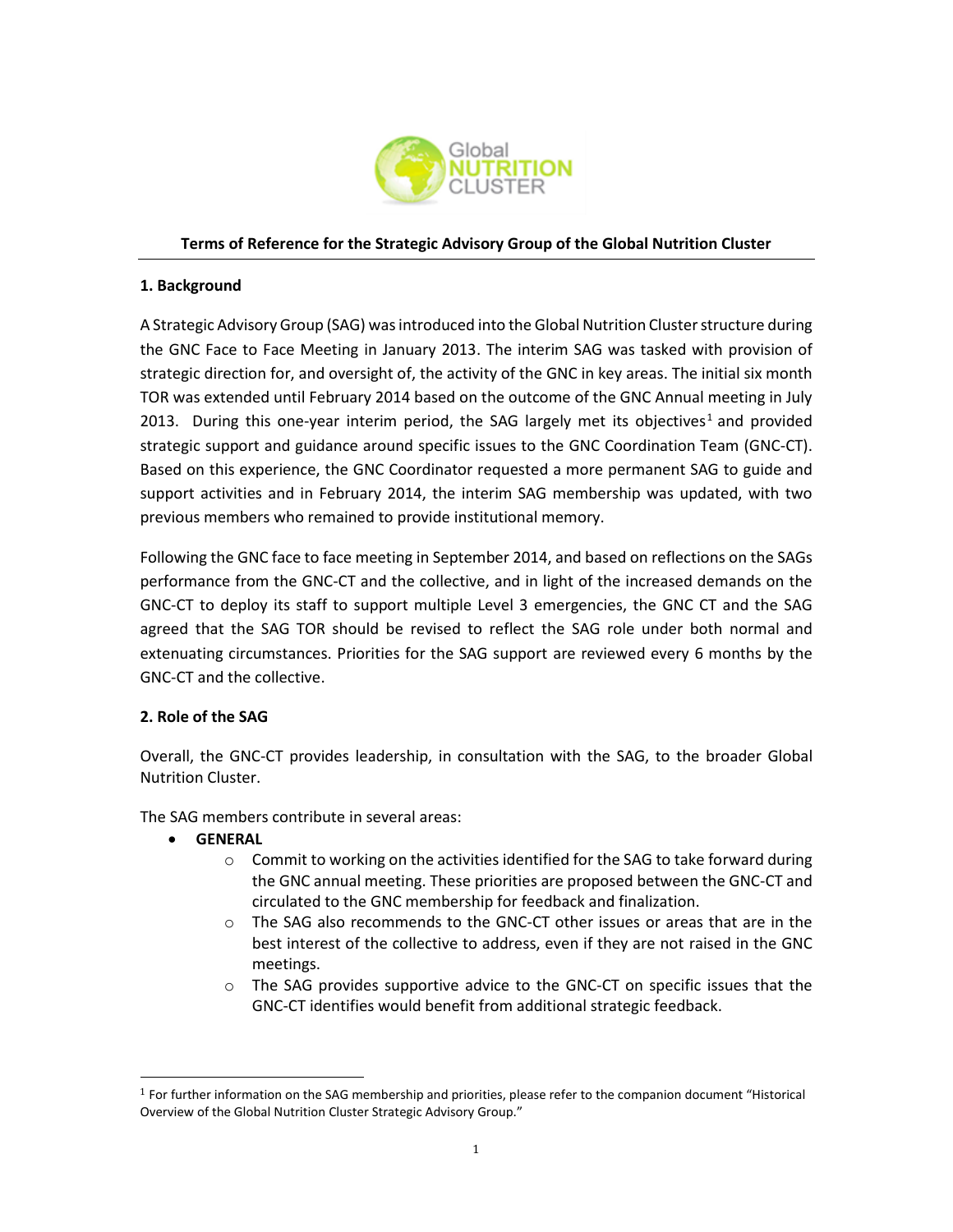$\circ$  The SAG need to be available for regular (ideally monthly) skype calls of 1 hour during which a pre-agreed agenda will be followed. SAG members alternate the role of chairing and taking minutes of these calls every three months.

# • **GNC MEETINGS**

 $\circ$  The SAG collaborates with the GNC-CT to define the objectives and specific outcomes of the meeting. The SAG also collaborates with the GNC-CT to develop the agenda (eg. proposing resource persons, topics and materials, etc) and provides additional inputs into content as requested by the GNC-CT. SAG members also chair the sessions during the GNC Annual Meetings.

# • **DEVELOPING THE WORKPLAN**

- $\circ$  In years where a new GNC Strategy and a work plan (WP) are to be developed, the GNC-CT in collaboration with the SAG is responsible for drafting a Strategy and a WP (based on feedback and discussion at the annual meeting and on teleconferences).
- $\circ$  The GNC-CT and SAG review, discuss and finalize WP activities for each strategic area. If the GNC-CT and SAG substantially change activities proposed by the groups at the meeting, a written explanation is provided to partners when the final draft of the Work Plan is circulated. Partners provide feedback to the GNC-CT on the final draft. The GNC-CT in consultation with the SAG review any concerns or issues raised and are responsible for taking the final decision regarding WP activities.
- $\circ$  In collaboration with the GNC-CT, the SAG reviews the WP after each GNC meeting in order to revise prioritization of items for action.

## • **TASK FORCES**

 $\overline{\phantom{0}}$ 

- o In collaboration with the GNC-CT, the SAG reviews the GNC WP and mechanism to deliver agreed upon outputs. The SAG can suggest where the formation of a Task Force may be helpful and can also review TORs for Task Forces as suggested by others. The GNC CT and the SAG will ensure that outputs and a clear timeframe for Task Forces is agreed when the Task Force is formed.
- o A minimum of one SAG member should be present on each Task Force. Each Task Force will nominate a chair and a co-chair. SAG members on the Task Force may volunteer to chair or co-chair but it is not expected that they will chair and other chairs are encouraged.
- o The GNC-CT and the SAG will receive regular updates from the Task Force Chairs and will provide feedback as needed.

# • **MONITORING THE WORKPLAN**

- $\circ$  The GNC-CT develops a traffic light based on the review of the GNC WP every three months to facilitate the discussion on the monitoring of the GNC WP with the SAG.
- $\circ$  The SAG supports the GNC CT in monitoring the progress on the GNC WP<sup>2</sup>; highlighting and suggesting actions if off track through quarterly review and ad hoc inputs as needed.
- o When required, the lead agency for the specific GNC activity will be invited to the SAG/GNC-CT call when discussion on the WP progress is being undertaken.

<sup>&</sup>lt;sup>2</sup> Recognizing that the daily oversight and monitoring of the GNC work plan is the responsibility of the GNC CT.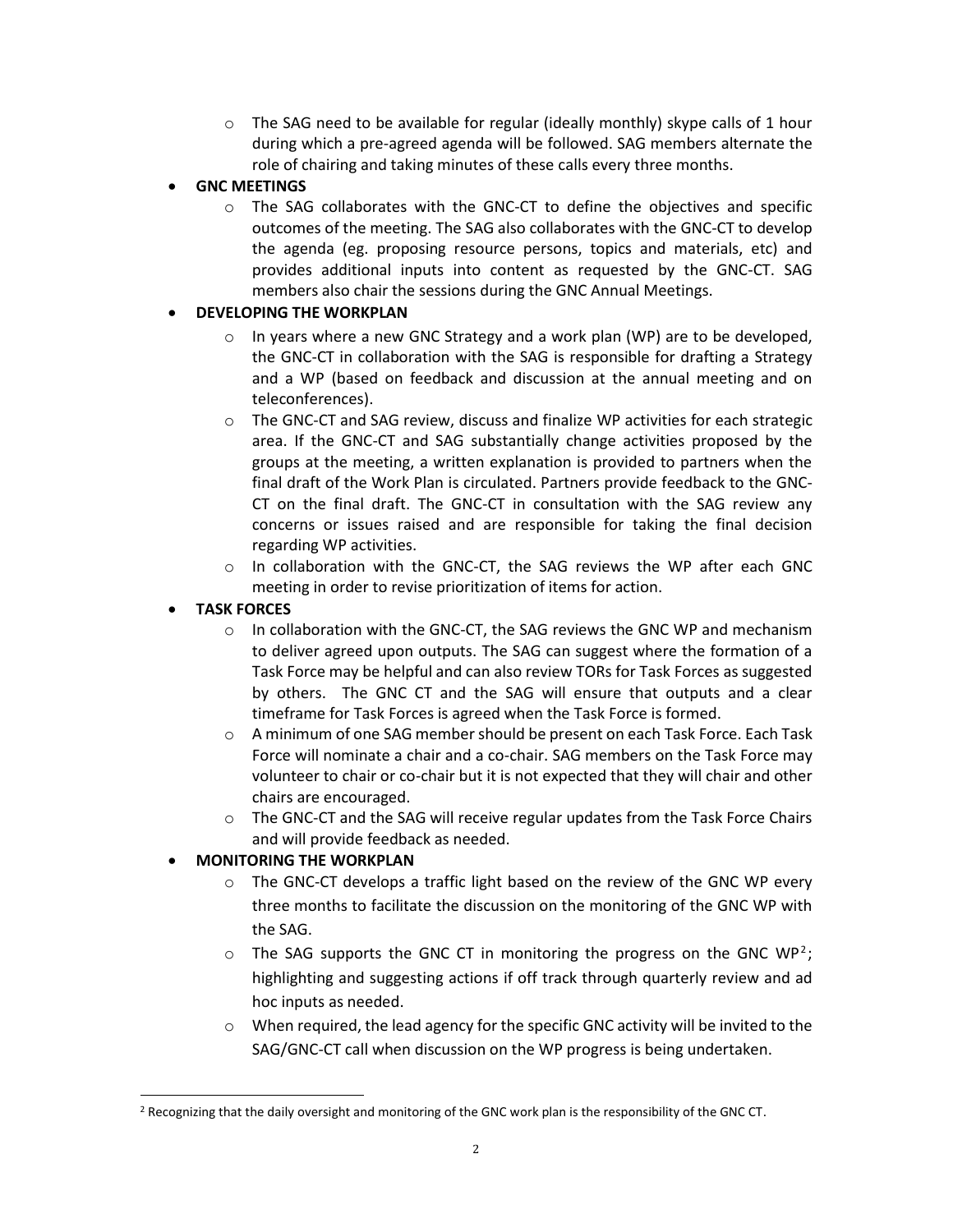$\circ$  The SAG advises on the best course of action if there are identified bottlenecks.

# • **COMMUNICATION AROUND TECHNICAL ISSUES**

- $\circ$  In case of a technical issue or query, GNC partners are to communicate with the GNC-CT via email or phone for clarification. In case the issue requires further discussion and consultation with the SAG, it will be included in the agenda for the monthly SAG call or an urgent SAG call will be conducted if necessary. It is also possible for the SAG to directly raise an issue with the GNC-CT, upon consultation, if it is found that the issue needs collective deliberation of the members, this will be communicated to the respective partners so that a call is arranged around the issue to be resolved.
- o When needed, the SAG/GNC-CT might seek external expert support on technical issues and these experts might not be members of the GNC but never the less, have technical knowledge on the issue at hand.

# • **EXTERNAL COMMUNICATION**

- $\circ$  If a statement or response is needed within 48 hours, the GNC-CT will aim to secure inputs from the SAG if possible, but in any event will respond.
- $\circ$  If the statement requires the input and the review of the collective GNC members, the SAG and the GNC-CT will find a way to consult with the GNC partners on the issue.

# • **FUNDRAISING**

- $\circ$  A multi-donor funding proposal will be developed by the GNC-CT with inputs from the SAG and WP leads/ Task Forces.
- o The GNC-CT, WP leads, Task Forces and SAG will collaboratively develop a fund raising strategy which outlines how funds will be raised to implement the GNC WP.
- $\circ$  The GNC-CT will routinely update the SAG and the GNC members on the funding situation during face to face meetings and when there is new funding made available for the GNC WP through the collective GNC partners proposal or through the CLA.

Under extenuating circumstances, such as the deployment of the GNC-CT to multiple Level 3 emergencies, the SAG and GNC-CT will consult to define what additional operational support may be needed to ensure the GNC-CT facilitate the realization of outcomes in the GNC workplan.

## **3. Composition and membership of the SAG**

## **3.1 Composition of the SAG**

The SAG is composed of representatives from:

- UNICEF Programme representative (permanent membership given UNICEF's role as Cluster Lead Agency);
- WFP Programme representative as a permanent member (permanent membership given WFPs role in MAM management);
- UNHCR Programme representative as a permanent member (permanent membership given UNHCRs role in refugee context);
- Another UN agency representative (to be elected by GNC partners);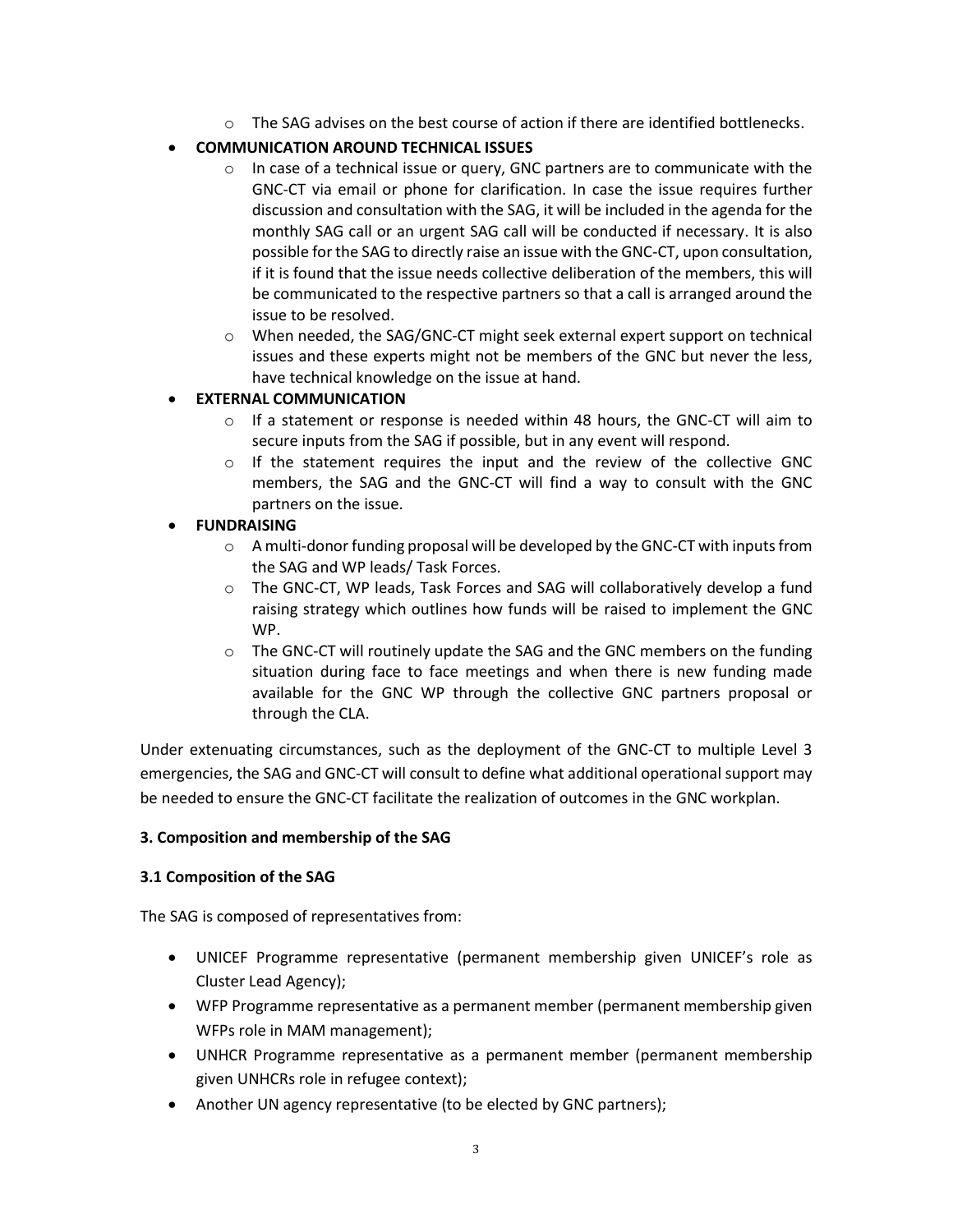- Three NGO/operating agencies representatives (to be elected by GNC partners);
- Country Cluster Coordinator representing all CCs and IMOs (to be elected by CCs/IMOs);
- One donor representative (to be elected by GNC partners).

### **3.2 Criteria for membership**

To be represented on the SAG, organizations must have been a GNC partner for 12 months or longer.

Individuals interested in being represented on the SAG should have significant relevant work experience at a strategic level along with a solid understanding of the humanitarian aid sector. Selected individuals commit to represent the interests of the GNC and not their own agency's interest.

### **3.3 Nomination, establishment and duration of the SAG**

The SAG membership will be reviewed and updated every  $1<sup>st</sup>$  quarter of every year. Two previous SAG members should be retained in order to maintain institutional memory.

- *Interested agencies*<sup>3</sup> are asked to submit an expression of interest and identify the individual who will fulfil this role on behalf of the agency. A brief outline of the added value of the organisation's participation in the SAG (approximately one paragraph) and a short bio (no more than half of one page) of the nominated individual should be submitted to the GNC Coordinator.
- In the event that the *individual is an independent*, the short bio and brief outline of added value should be submitted to the GNC Coordinator.
- *Country Cluster Coordinators* who are interested to take on this role may also put themselves forward and/or can be nominated by their peers. A short bio should be included along with the expression of interest.

SAG members are to serve the GNC for a minimum of 1 year and a maximum of 2 years.

#### **3.4 Selection of SAG members**

l

There will be a parallel selection process:

• SAG members will be elected by the GNC partners (each agency will have 1 vote).

Country Cluster Coordinators will elect their representative from the selection of Country Cluster Coordinators nominated (one vote per CCC). Voting will take place through an on-line survey. In the event that there is only the required number of volunteers for each level of representation, a vote will not be needed.

 $3$  The "agency" means an entity or an organisation, which is the partner of the GNC with all its various sections.